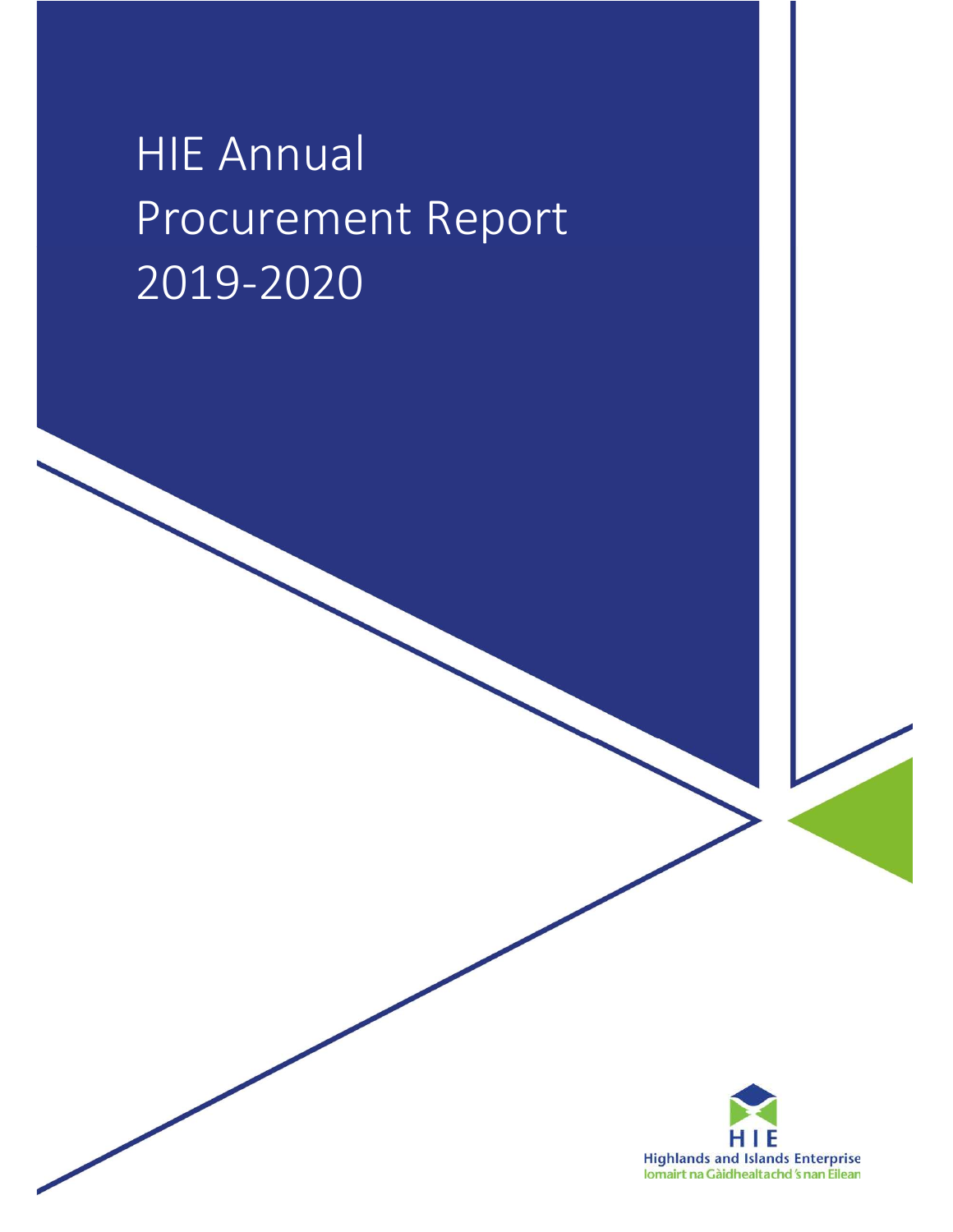# INTRODUCTION

This report relates to our Procurement activity period from April 2019 – March 2020.

The Procurement Reform Act 2014 requires a contracting authority, which has published a procurement strategy in relation to a financial year, to prepare and publish an annual procurement report on its regulated procurement activities as soon as reasonably practicable after the end of its financial year.

The Act indicates that the annual report must include (as a minimum):

- (a) a summary of the regulated procurements that have been completed during the year covered by the report,
- (b) a review of whether those procurements complied with the authority's procurement strategy,
- (c) to the extent that any regulated procurements did not comply, a statement of how the authority intends to ensure that future regulated procurements do comply,
- (d) a summary of any community benefit requirements imposed as part of a regulated procurement that were fulfilled during the year covered by the report,
- (e) a summary of any steps taken to facilitate the involvement of supported businesses in regulated procurements during the year covered by the report,
- (f) a summary of the regulated procurements the authority expects to commence in the next two financial years.

## SECTION 1 – SUMMARY OF REGULATED PROCUREMENTS COMPLETED

This Annual report includes information on Regulated Contracts awarded and commenced between April 2019 and March 2020. A Regulated contract is one which is valued at or over £50k for goods/services and at or over £2million for works. The list includes any Regulated contracts HIE ran on behalf of Wave Energy Scotland (WES), Inverness Campus Owners Association (ICOA) and Orkney Research and Innovation Campus (ORIC).

Regulated Contracts (for the purposes of this report) do not include Wave Energy Scotland (WES) Pre-Commercial Procurement processes which are classified as 'Research and Development' and exempt from the Procurement Regulations.

| <b>TITLE</b>            | <b>AWARD</b><br><b>DATE</b> | <b>START</b><br><b>DATE</b> | <b>END</b><br><b>DATE</b> | <b>MAX EXT</b><br>(MONTH) | <b>TOTAL</b><br><b>CONTRACT</b><br><b>VALUE</b><br>(EX VAT) | <b>SUPPLIER NAME</b>  |
|-------------------------|-----------------------------|-----------------------------|---------------------------|---------------------------|-------------------------------------------------------------|-----------------------|
| Adventure Tourism       | 23/01/2020                  | 03/02/2020                  | 03/02/2023                | $\Omega$                  | £177,820                                                    | <b>Business &amp;</b> |
| <b>Business Support</b> |                             |                             |                           |                           |                                                             | Tourism               |
|                         |                             |                             |                           |                           |                                                             | Solutions Ltd         |
| An Lochran FM - Lot     | 14/03/2019                  | 01/04/2019                  | 01/04/2022                | 12                        | £258,304                                                    | Allan Ingram          |
| 1 Cleaning Services     |                             |                             |                           |                           |                                                             | Industrial            |
|                         |                             |                             |                           |                           |                                                             | Cleaning              |
|                         |                             |                             |                           |                           |                                                             | Services Ltd          |
| An Lochran FM - Lot     | 01/04/2019                  | 01/04/2019                  | 01/04/2022                | 12                        | £355,553                                                    | Key Facilities        |
| 2 Reception and         |                             |                             |                           |                           |                                                             | Management            |
| Security Services       |                             |                             |                           |                           |                                                             | (UK) Ltd              |

A summary of the Regulated Contracts awarded by HIE during this period are listed below:

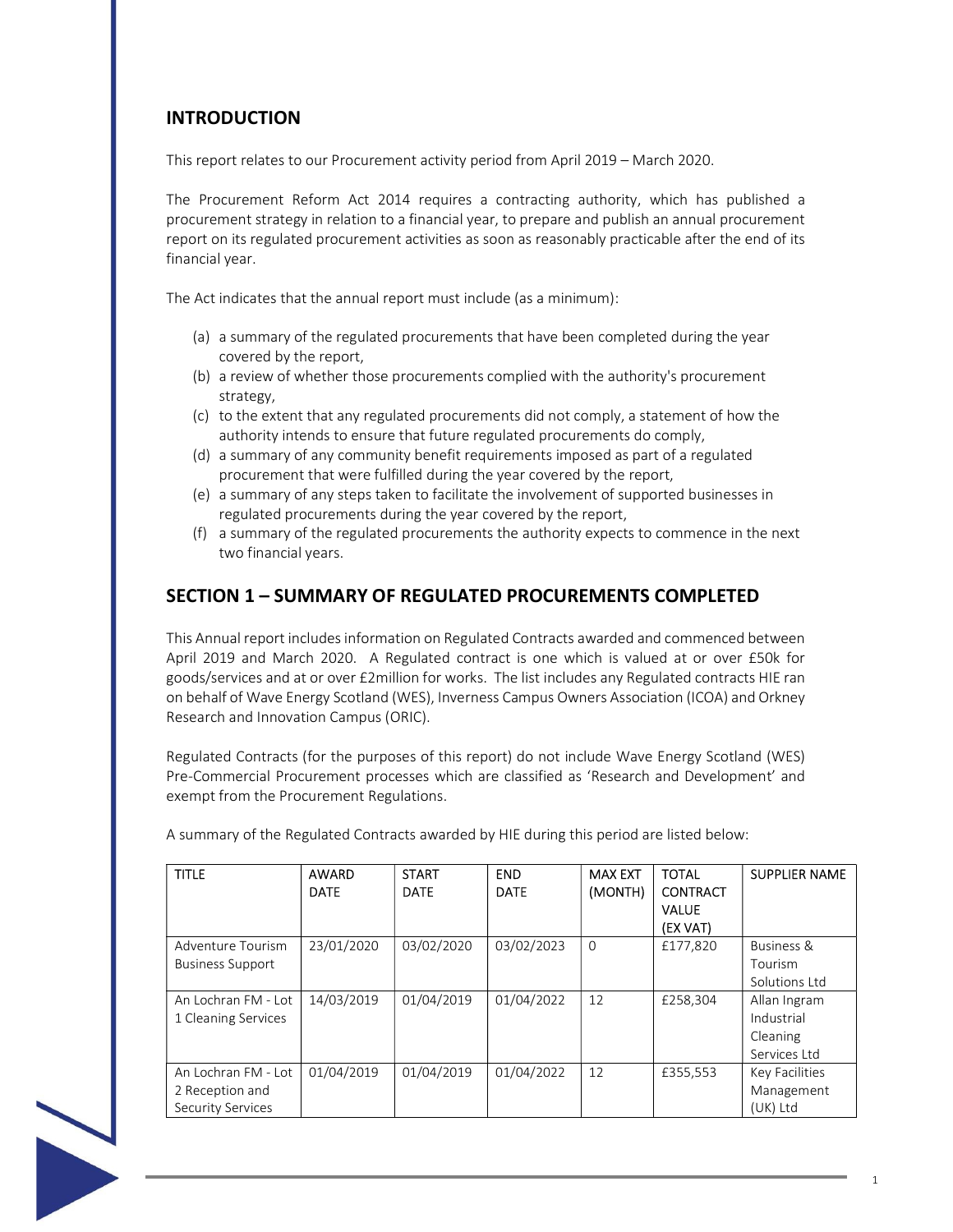| An Lochran FM - Lot<br>3 Planned<br>Preventative<br>Maintenance and<br>Reactive<br>Maintenance      | 05/04/2019 | 01/04/2019 | 01/04/2022 | 12                  | £181,688   | <b>ECG Building</b><br>Maintenance<br>Ltd (T/A ECG<br>Facilities<br>Services) |
|-----------------------------------------------------------------------------------------------------|------------|------------|------------|---------------------|------------|-------------------------------------------------------------------------------|
| An Lochran Waste<br>Management                                                                      | 09/04/2019 | 01/04/2019 | 01/04/2022 | 12                  | £39,734    | Northern<br>Recycling<br>Solutions                                            |
| Internal, External<br>and Tax PFB1028AP<br>- Mini Competition                                       | 06/03/2020 | 06/03/2020 | 06/03/2023 | 12                  | £457,702   | Ernst & Young<br>LLP (EY)                                                     |
| FMPR025 -<br>International Trade<br>Marketing Services                                              | 01/08/2019 | 01/08/2019 | 31/03/2021 | $\mathsf{O}\xspace$ | £119,700   | Dynam                                                                         |
| Board Healthcheck,<br>Skills and Training                                                           | 02/05/2019 | 29/04/2019 | 29/04/2021 | 12                  | £135,000   | HISEZ CIC t/a<br>Impact Hub,<br>Inverness                                     |
| <b>Business Support</b><br>Partnership - Data<br>Strategy & Delivery<br>Approach                    | 21/11/2019 | 18/11/2019 | 18/08/2020 | 6                   | £199,925   | PA Consulting<br>Services Ltd                                                 |
| <b>Business</b><br>Transformation<br>Delivery Partner                                               | 05/06/2019 | 03/06/2019 | 03/12/2020 | 24                  | £1,900,000 | Leidos<br>Innovations UK<br>Ltd                                               |
| Cairngorm strategy,<br>options appraisal,<br>delivery solutions<br>and business case<br>development | 16/09/2019 | 16/09/2019 | 16/09/2022 | 24                  | £350,000   | RSM UK Tax and<br>Accounting<br>Limited                                       |
| Design Team<br>Services for Life<br>Sciences Innovation<br>Centre                                   | 17/04/2020 | 27/03/2020 | 27/11/2020 | 6                   | £219,226   | Austin<br>Smith:Lord                                                          |
| Highland Food and<br>Drink Innovation<br>Network - Phase 1                                          | 16/09/2019 | 12/09/2019 | 12/09/2021 | 12                  | £142,000   | <b>Rural Matters</b><br><b>LLP</b>                                            |
| Infrastructure<br>Design Team<br>Services at Plot 14,<br>Inverness Campus                           | 26/03/2020 | 26/03/2020 | 26/07/2020 | $\mathsf{O}$        | £70,000    | Will Rudd<br>Davidson Ltd                                                     |
| Innovate Your<br><b>Business 2019-22</b>                                                            | 08/04/2019 | 01/04/2019 | 01/01/2022 | 3                   | £162,081   | Ritecom Ltd t/a<br>True North<br>Innovation                                   |
| Landscaping<br>Services, An<br>Lochran - Inverness                                                  | 04/04/2019 | 01/04/2019 | 01/04/2022 | 12                  | £115,350   | R. Sleigh<br>Landscapes Ltd                                                   |
| Management<br>Services at Horizon<br>Scotland                                                       | 14/08/2019 | 26/08/2019 | 26/08/2022 | 12                  | £286,630   | Key Facilities<br>Management<br>(UK) Ltd                                      |
| Pension Support<br>Services                                                                         | 09/04/2019 | 01/05/2019 | 01/05/2022 | 12                  | £700,096   | Spence &<br>Partners                                                          |
| Support Network<br>for Social<br>Entrepreneurs<br>Design &                                          | 10/07/2019 | 08/07/2019 | 08/11/2021 | $\mathsf{O}\xspace$ | £98,400    | Social Enterprise<br>Academy                                                  |

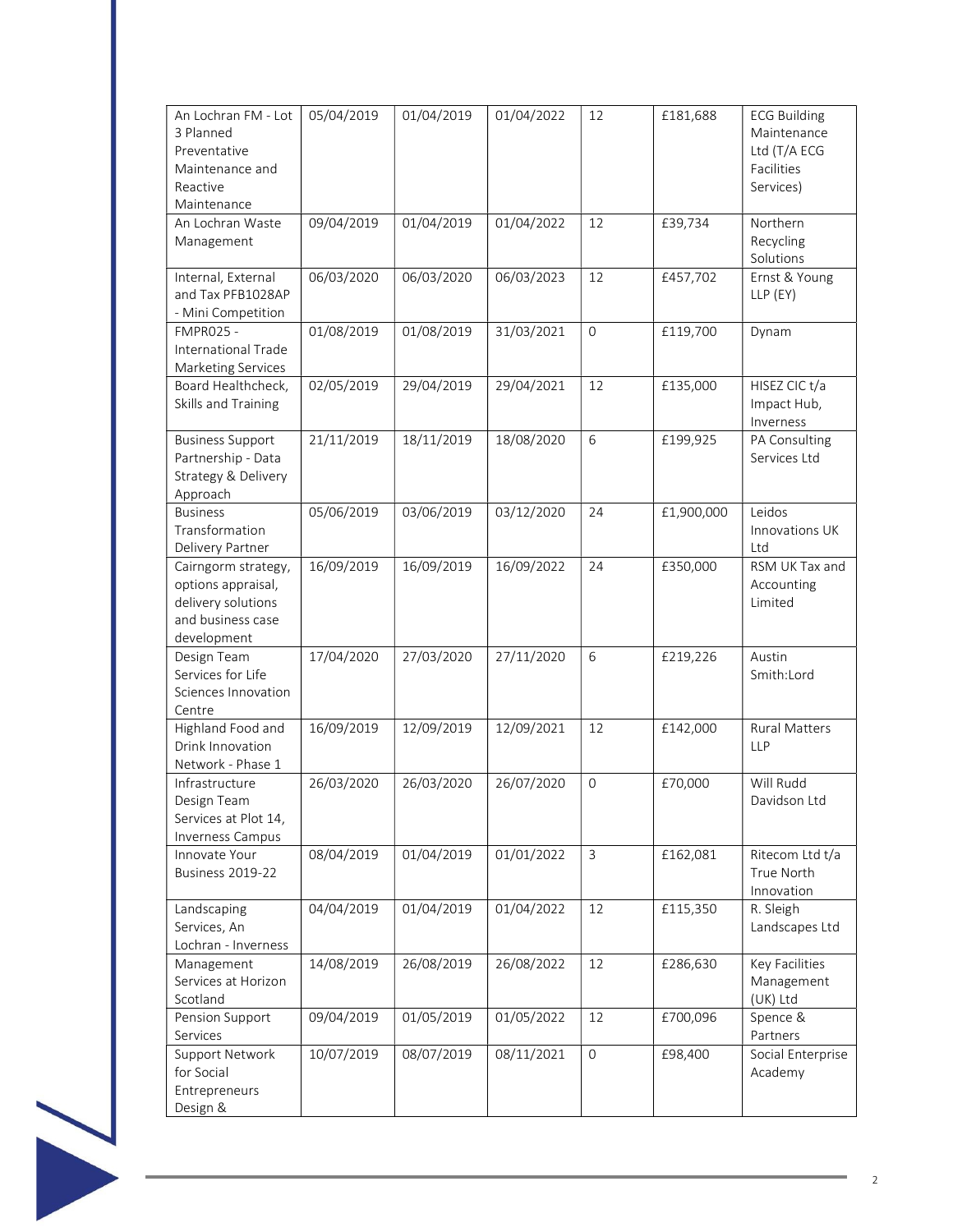| Establishment of<br>Social<br>Entrepreneurship<br>Hubs |            |            |            |                |          |                              |
|--------------------------------------------------------|------------|------------|------------|----------------|----------|------------------------------|
| Sustainable Tourism<br>Development for<br>Communities  | 24/05/2019 | 03/06/2019 | 03/06/2021 | $\overline{0}$ | £115,000 | Social Enterprise<br>Academy |

Tender processes not fully completed but in progress and will be reported in next year's figures

This includes tenders which have been "paused", some as a result of Covid-19:

- Award of various contracts to support delivery of the services at Cairngorm e.g. purchase of equipment, design/construction of funicular
- Property Prime Consultant and Strategic Development Advisor
- Scottish Aquaculture Supply Chain Cluster

## SECTION 2 – REVIEW OF REGULATED PROCUREMENT COMPLIANCE

In carrying out all regulated procurement activity during this period we can confirm that the contracts awarded have conformed with our Procurement Strategy and have complied with the Public Contracts (Scotland) Regulations 2015 and the Procurement (Scotland) Regulations 2016 and these processes have been facilitated by the Procurement Team.

The HIE Procurement Strategy identified the following key Procurement objectives to help ensure our processes and contracts awarded contributed to improving competitiveness, helping to build a fairer society and ensuring our processes, so far as possible, are innovative, inclusive and encourage participation.

## Objective 1 – Sustainable Procurement – consider sustainability for all of our regulated procurement activity and embed it in a proportionate manner to try and help contribute, amongst other things, to strengthening communities and fragile areas.

We have run our tender processes in an open, fair and transparent manner; treated all relevant economic operators equally and without discrimination; acted in a transparent and proportionate manner; advertised on Public Contracts Scotland to allow free unrestricted access to all tender documentation which ensures they are accessible by all suppliers and run tender processes electronically using clear language to ensure a common understanding of the requirements to ensure all bidders, regardless of size or location, have equal access to our contracts.

Fair work practices have been incorporated to our tender documentation, where relevant, and we ensure supplier compliance with any commitments they made at tender stage by requesting confirmation of continual compliance from suppliers annually.

We have encouraged all suppliers awarded a regulated contract in this period to pay the Scottish living wage to individuals delivering our contracts which is helping reduce inequalities within our region and ensured HIE continue to be an Accredited Living Wage employer.

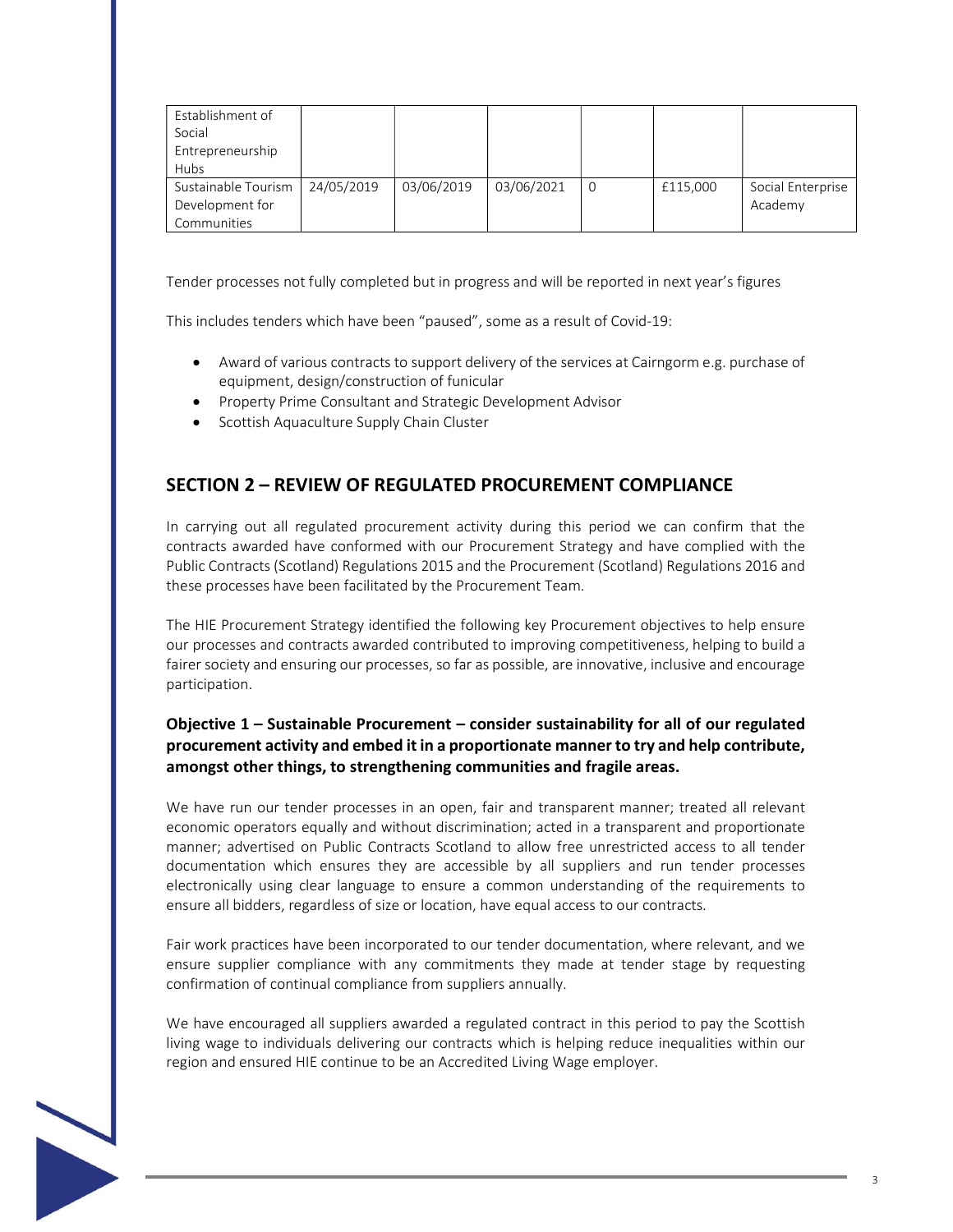We promoted the Scottish Business Pledge and referenced our support of the Pledge within our tender documentation.

We have promoted an approach to procurement activity which maximises opportunities for partners and customers to collaborate, share, learn and influence. This was achieved through attendance at various events including regular Highland Procurement Cluster Group meeting involving other public bodies, enabling sharing of best practice and experiences which has resulted in an increased volume of collaborative contract spend being reported.

We have consulted and engaged the market as appropriate. We have advertised three Prior Information Notices (PIN) to allow the market increased time/vision of up-coming procurement activity which has also allowed potential suppliers to feedback comments/observations and suggested ways of running specific tenders. In addition, we have sponsored and attended the 'Northern Meet The Buyer' event which attracted 500 attendees and received very positive feedback from the supply base about the benefits the suppliers took from the event.

We have renewed our membership of the Supplier Development Programme (SDP) which offers free training, advice and information to SME's and the third sector. We actively promote the work of the SDP through our tender processes, our website and social media platforms.

It is hoped engagement with, and information made available via the SDP and Cooperative Development Scotland (CDS) will increase the competitiveness of our supply base. We have also engaged with Partnerships for procurement (P4P) to look for opportunities to increase opportunities for the Third Sector.

We hosted a stand at the Strengthening Communities conference in conjunction with P4P to try and engage with community groups.

We have incorporated equality and diversity requirements to relevant tenders to help contribute to a Fairer Scotland. People Impact Assessments have been completed by staff when they are relevant to a project/process before going out to tender.

We have completed a Sustainability Test before conducting any regulated tender process. This ensured we have taken full consideration of social and economic wellbeing of our area before going out to market and allows us to demonstrate we have considered whole life costs and life cycle impact mapping at the initial stage of every regulated contract.

We continue to use Project Bank Accounts for higher value works contracts.

We are part of an internal Community Benefit group reviewing better ways to engage the Third sector and embed community benefits to everything we do.

#### Objective 2 – Deliver value for money – we will ensure contracts are awarded on a combination of factors including (but not limited to) quality, sustainability and cost.

We can demonstrate value for money from all regulated contracts awarded in this period because they have been awarded on a combination of Quality/Cost factors.

Over the past twelve months we have used various collaborative frameworks including frameworks set up by: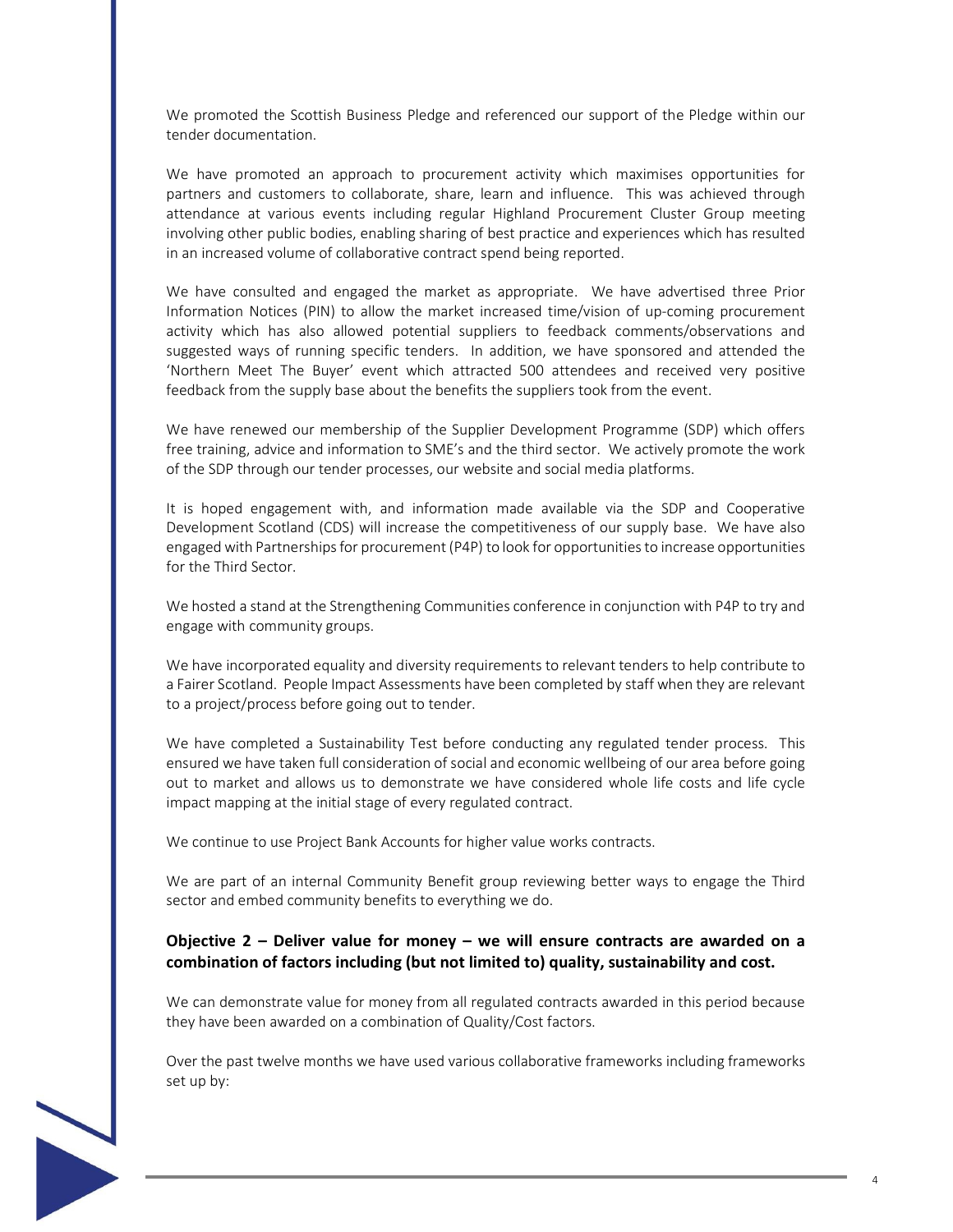- Scottish Government (SG)
- **•** Scottish Enterprise
- Skills Development Scotland
- Crown Commercial Services
- Advanced Procurement for Universities and Colleges
- SCAPE

We are continuing to conduct more collaborative work where HIE take the lead in the tender process. For example, we have live contracts and framework in place which are available to various other public bodies to use for example Inverness Campus Owners Association /WES/Scottish Enterprise/Highlands and Islands Airport Limited/Scottish Natural Heritage/UHI and moving forward we will start ones which may include the South of Scotland Enterprise Agency.

We have completed quarterly spend reviews to try and gain a better understanding of our spend profile.

We have raised awareness of current and future contracts and frameworks in place throughout HIE to try and increase collaboration internally and reduce our maverick spend. We also have a 'Non-Competitive Action' process for staff to follow in cases where we cannot follow our standard policies.

We have conducted reviews of lower value procurement activity to identify any training requirements that we may need to implement for example, to ensure we are awarding lower value contracts using a combination of Quality/Cost factors.

We have also reviewed and simplified the guidance for staff who want to complete the Direct Award of a contract as per HIEs standard policy

## Objective 3 – Leadership and Governance – we will ensure compliance with all relevant legislation and ensuring procurement activity is aligned to local and national priorities.

We published our revised Procurement Strategy and Procurement Action Plan in March 2020. We have embedded the Sustainable Procurement Duty requirements within our tender documentation.

We worked in partnership with the Supplier Development Programme and Scottish Government to deliver a Meet the Buyer North event in September 2019. Over 25 public and private organisations hosted stands and there were in the region of 500 attendees on the day. The feedback from suppliers was very positive.

We have run bidder days for specific tenders, we have held specific site visits for bidders to help them understand our requirements and we have sought feedback from some organisations who expressed any interest in tenders to ask why they didn't bid and/or gain insight to perceived barriers to help improve our processes for future tendering exercises.

The Team are continually developing knowledge/understanding and networking with contacts across the public sector which help us develop our performance for example we have attended:

- Highland Procurement Cluster Group meetings to share best practice with Scottish Government and other local public bodies.
- Local procurement cafes run by legal experts

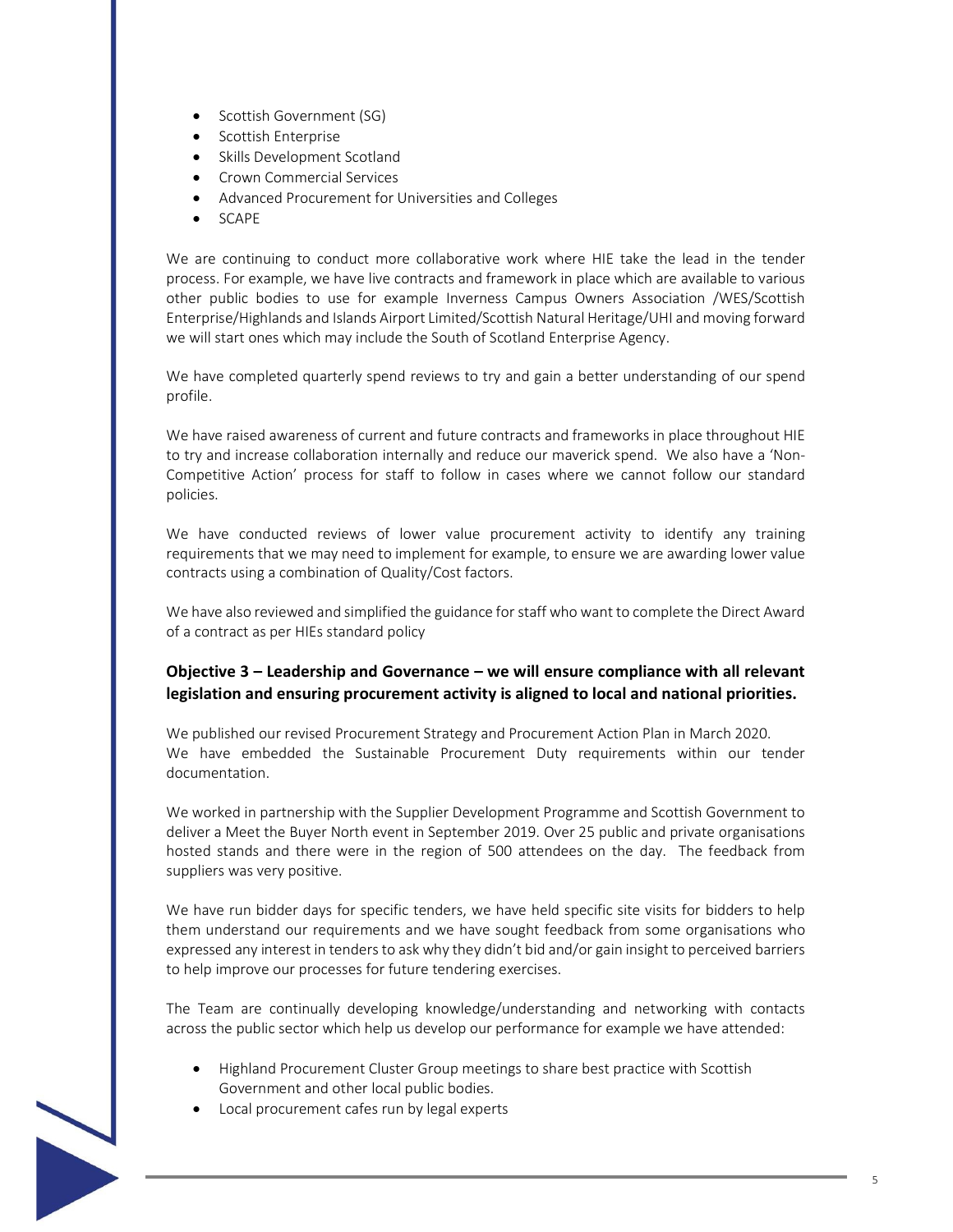- Procurex the Scottish annual procurement conference
- Attended training courses (including webinars, online modules etc) internally and externally to continually develop understanding and expertise of procurement, leadership and presentation skills which add value to the team as a whole and help us continually improve our service.

Each member of the team can also demonstrate continual developments through learning/peer to peer review/shadowing work and through supplier and internal customer feedback which is requested following the majority of tender processes.

## Objective  $4$  – Continuous Improvement – we will continually review our approach to procurement to ensure we are improving what, and how, we deliver contracts and framework agreements and improve our contract and supplier management processes and procedures.

We have requested feedback /comments/observations, from bidders and internal staff involved in the majority of tender processes we have run during this period of time. The reason is to try and help us improve our performance and/or better understand any perceived/actual barriers for suppliers to bid for our contracts.

We continue to receive feedback from suppliers for example around potential barriers to participation, for example, regarding financial requirements (including insurance levels requested) during a tender process. We review the levels we ask for per contract and take a decision based on the risk associated with each contract. We are also continuing to review what other external organisations/public bodies are doing to ensure we are aligned regarding what we request when we tender for contracts.

We have provided detailed feedback to all bidders involved in each tender process to help with future tender submissions and ensure all bidders continually improve their understanding of public procurement procedures to help suppliers. The aim of this is to try and improve competitiveness in future exercises.

We review and track lessons learned from tender processes (including from internal and external feedback) and share best practice tips and experiences.

We have updated our Contract Supplier Management guidance which includes Contract Handover Packs and updated our tender documents placing a requirement on suppliers delivering regulated contracts to report back to HIE to ensure we can report accurately in future years about what is being delivered under all new contracts awarded.

We are working with the HIE Legal Team to streamline and standardise our Terms and Conditions and have created a new section on the HIE Intranet where staff can quickly and easily access advice and support.

#### Spend/Finance

Our contractual spend in 2019-2020 was around £25 million (Figure excludes VAT and does not include payments for one off projects project of exceptionally large value for example our Digital Scotland Superfast Broadband spend costs. This is to ensure that the targets and Action Plan do not take account of one off projects and are based on ''business as usual'' spend).



6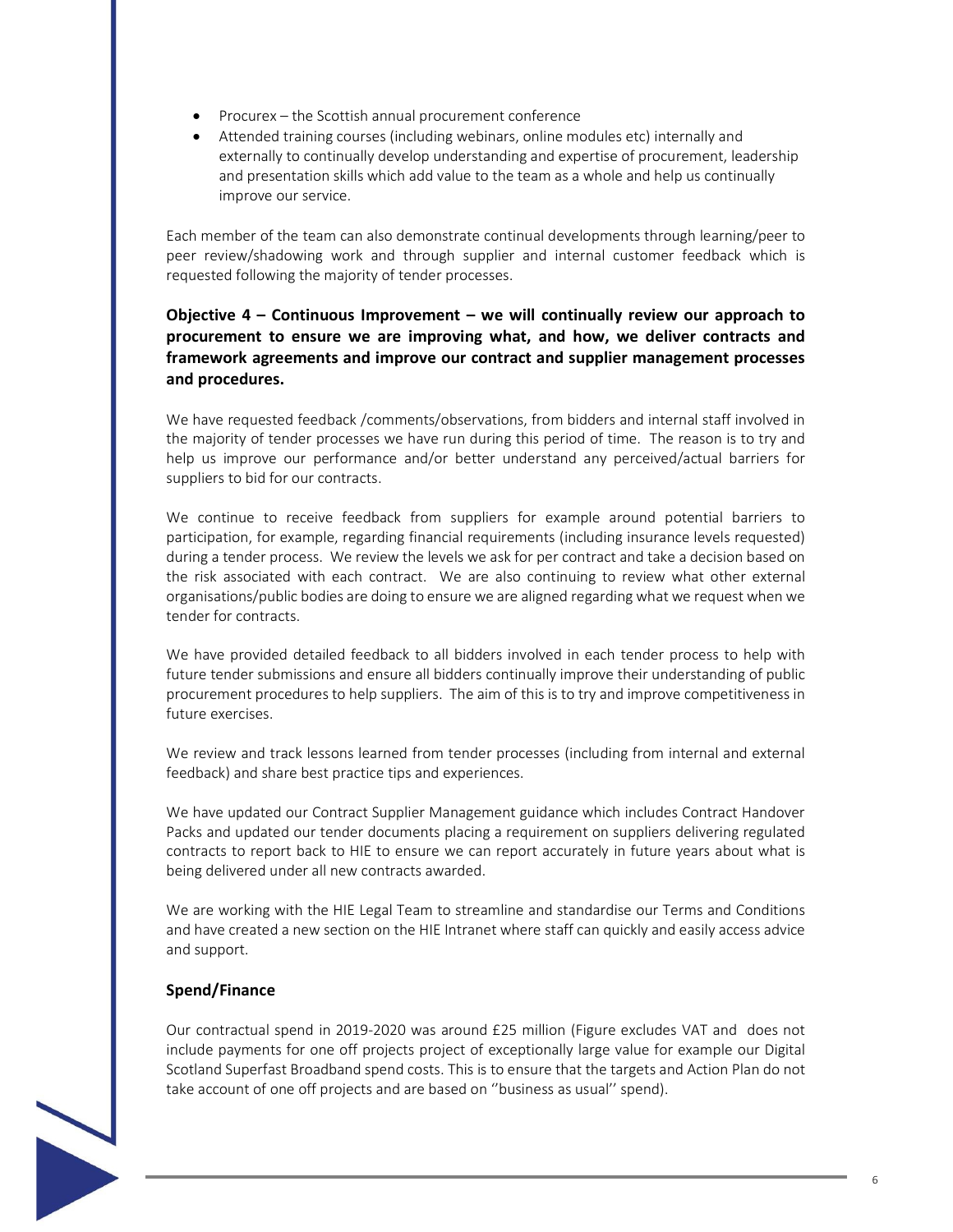This is all contractual spend and includes non-regulated spend. The target below is taken from our Procurement Strategy for 2018-2021 which was published in March 2019.

| <b>Spend Area</b>                                                                                                                                | Spend<br>Analysis for<br>Financial<br>Year 2016/17 | Spend<br>Analysis for<br>Financial<br>Year 2017/18 | Spend<br>Analysis for<br>2018/2019 | Target for<br><b>Financial Year</b><br>2019/20                                               | Spend<br>Analysis                                        |
|--------------------------------------------------------------------------------------------------------------------------------------------------|----------------------------------------------------|----------------------------------------------------|------------------------------------|----------------------------------------------------------------------------------------------|----------------------------------------------------------|
| Cash Savings for<br>Financial year*                                                                                                              | 3.2%                                               | 5.7%                                               | 4.7%                               | We will aim to<br>report a cash<br>saving between<br>3% and 6%.                              | 2.5% which<br>equates to<br>roughly<br>£630715           |
| Maverick spend<br>(spend outwith<br>contract)**                                                                                                  | 11.9%                                              | 9.3%                                               | 7.2%                               | We aim to<br>reduce this<br>figure to 6%                                                     | 5.96% which<br>equates to<br>roughly £1.5<br>million     |
| Total spend<br>through a<br>collaborative<br>contract                                                                                            | 15.4%                                              | 20%                                                | 25%                                | We will aim to<br>increase this<br>figure to 25%                                             | 23.73%<br>which<br>equates to<br>roughly £5.9<br>million |
| Total spend with<br><b>SMEs</b>                                                                                                                  | 48%                                                | 56%                                                | 55.5%                              | We will aim to<br>maintain this<br>figure between<br>55% and 60%                             | 51% which<br>equates to<br>roughly £13<br>million        |
| Award<br>contracts/work<br>to Third Sector<br>Suppliers                                                                                          | <b>NA</b>                                          | <b>NA</b>                                          | <b>NA</b>                          | We will aim to<br>award<br>contracts/work<br>to five different<br>Third sector<br>suppliers. | $\overline{7}$                                           |
| Number of<br>Regulated<br>Tenders<br>published with<br>questions<br>included about<br>community<br>benefits, either<br>scored or non-<br>scored. | 10%                                                | 45%                                                | 74%                                | We will aim to<br>increase this<br>figure to 75%                                             | 80%                                                      |

\*These are identified as 'cash savings' which we report to government and are derived from a methodology identified within the ''Procurement Benefits Reporting Guidance 2019''. document which was produced by the Scottish Government to arrive at the savings figure identified. This figure is not 'cash releasing'.

\*\* spend not in compliance with HIE's procurement policy

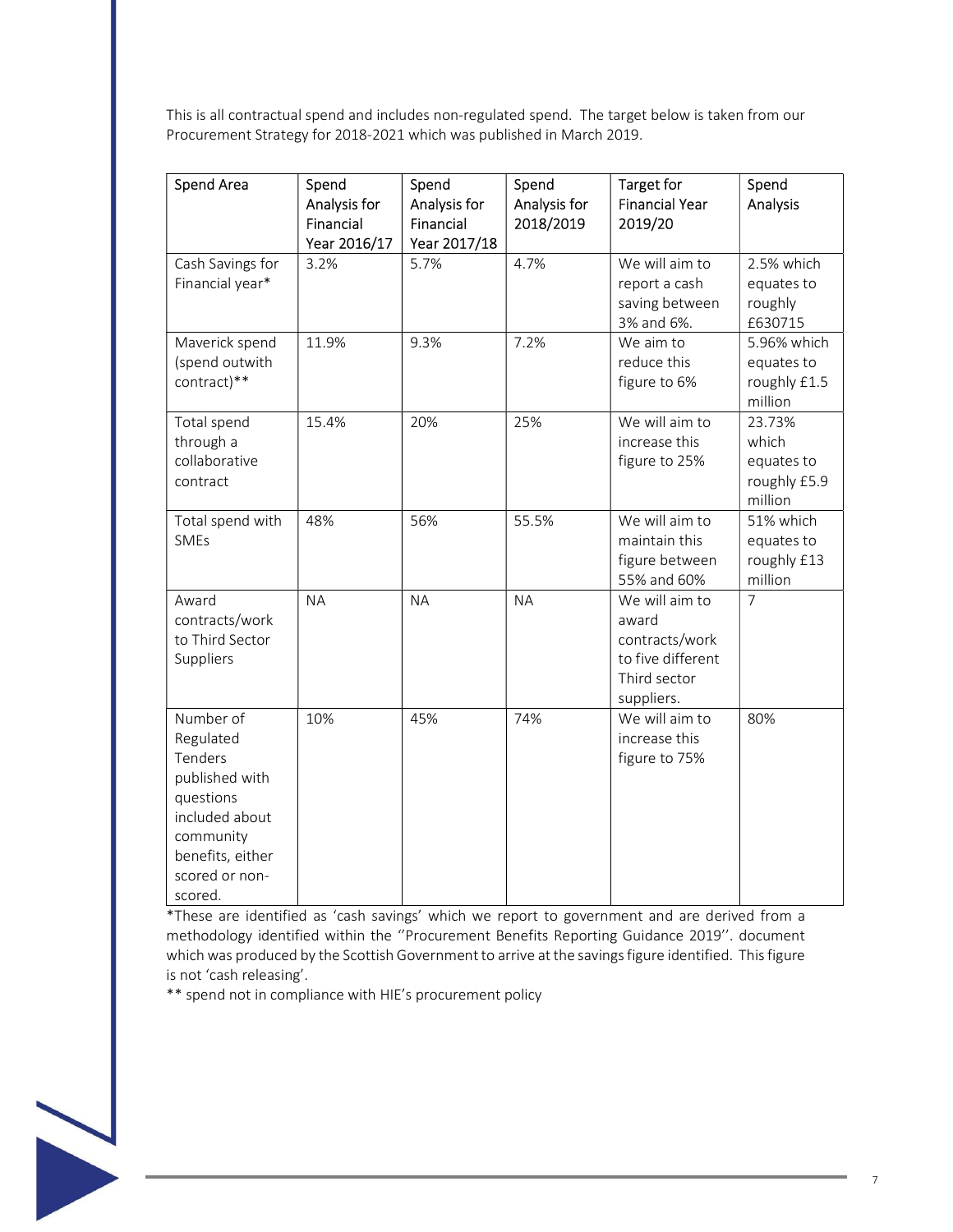## SME Spend by locality

HIE attempt to design our procurement processes to try and encourage SME's to bid for contracts with us.

For information we have broken down our spend by Local Authority Area to show how much of the spend was awarded to SME's who have a head office registered within our region.

| Area                                     | Total spend  | Value of total spend with SME's |
|------------------------------------------|--------------|---------------------------------|
| <b>Highland Council</b>                  | £3.4 million | £2.8 million                    |
| Moray Council                            | £54k         | £54k                            |
| Comhairle nan Eilean Siar (Western Isles |              |                                 |
| Council)                                 | £587k        | f587k                           |
| Orkney Council                           | £2.2million  | £2.2 million                    |
| Shetland Council                         | £21k         | £21k                            |
| Argyll and Bute Council                  | £170k        | f169k                           |

#### Payment terms

Our payment performance is published within our Annual Report. During this period HIE paid 78% of invoices within 10 days of receipt.

## SECTION 3 – COMMUNITY BENEFIT SUMMARY

Within our strategy we made a commitment to consider Community Benefit Clauses for any regulated tender process.

Bidders are now expected to support the delivery of community benefits which take into account HIEs role as a local economic development agency. We have updated our Invitation to Tender documents to include more examples of what HIE mean by Community Benefits to help increase the volume of community benefits realised through our contracts.

Outlined below are Case Studies of three current contracts throughout the region which provide a summary of the type of community benefits being delivered within the region. The contracts identified are located in the Western Isles, Orkney, Inverness and Landscaping covers various locations including Moray, Caithness and Lochaber. We are looking to publicise these on our website to ensure other bidders understand the types of benefits being delivered across our region by our suppliers.

#### CASE STUDIES

#### Case Study 1 - Connected Communities – Contract delivered by OnTime Limited. Location – Western Isles.

The purpose of the contract is to deliver Field Support Services for the Connected Communities Broadband Network (owned by HIE) which delivers wholesale broadband access to 5 public sector and 2 private sector customers. The supplier is responsible for the future installation, commissioning and decommissioning of equipment required to support the on-going operation of the network. We have published a case study regarding this contract which was previously shortlisted

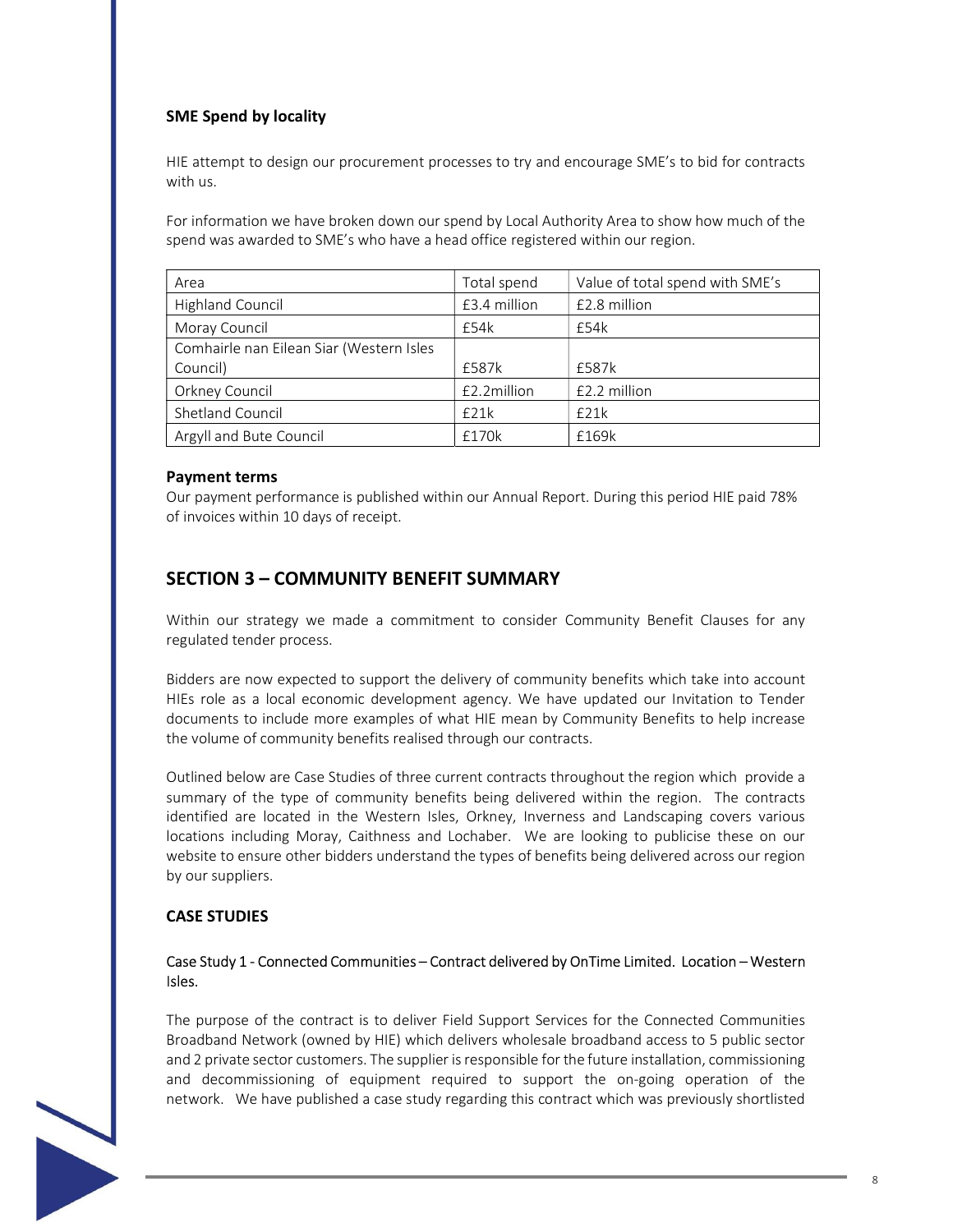for a Scottish Go Award as an example of how a micro SME can offer Community Benefits in a rural location.

| <b>COMMUNITY BENEFITS</b>                                                    |                                         |  |  |  |
|------------------------------------------------------------------------------|-----------------------------------------|--|--|--|
| Annual Value of Contract                                                     | £227,984.45 (1st Feb 19 to 31st Jan 20) |  |  |  |
| Total number of permanent staff involved in                                  | 6                                       |  |  |  |
| delivering this contract                                                     |                                         |  |  |  |
| Number of Qualifications Achieved Through                                    | $\mathbf{1}$                            |  |  |  |
| Training by staff delivering this contract                                   |                                         |  |  |  |
| Total Value of Works Sub-Contracted to SMEs or                               | £46,836.76                              |  |  |  |
| confirm if they have been offered works but not                              | (1st Feb 19 to 31st Jan 20)             |  |  |  |
| been successful in winning the cub-contracted                                |                                         |  |  |  |
| opportunities                                                                |                                         |  |  |  |
| Outline any Community Engagement initiatives                                 | 1 – Provided IT Support and Hardware to |  |  |  |
| undertaken                                                                   | community organisation at preferential  |  |  |  |
|                                                                              | rate                                    |  |  |  |
| Describe any other Community Benefits you are delivering under this contract |                                         |  |  |  |
| 1 - Provided extensive IT consultancy and support to Cothrom                 |                                         |  |  |  |

2 – Provided 2 laptops for mission work in Mozambique

3 – Provided 4 PC's for Children in Moldova

4 – Provided laptop & Projector to Hebridean Mountain Rescue giving them the ability to monitor the location of all the rescue team using GIS mapping which is linked to their radios radios send back the location on a regular basis.

#### Case Study 2 – Orkney Research and Innovation Campus – this was a contract awarded for the regeneration of the Orkney Research and Innovation Campus. Contract awarded to R Clouston who are based in Orkney.

| <b>COMMUNITY BENEFITS</b>                                                                                                                                                                    |                               |  |  |
|----------------------------------------------------------------------------------------------------------------------------------------------------------------------------------------------|-------------------------------|--|--|
| <b>Total Value of Contract</b>                                                                                                                                                               | £5,390,427                    |  |  |
| Number of Apprentices recruited to deliver the contract                                                                                                                                      | 10                            |  |  |
| Number of unemployed individuals recruited to deliver                                                                                                                                        | 3                             |  |  |
| the contract                                                                                                                                                                                 |                               |  |  |
| Number of Work Placements offered to schools/                                                                                                                                                | 3 work placements from local  |  |  |
| universities/ colleges offered                                                                                                                                                               | secondary schools             |  |  |
| Number of Qualifications achieved through Training by                                                                                                                                        | Several hundred have been     |  |  |
| staff delivering this contract                                                                                                                                                               | completed during the contract |  |  |
|                                                                                                                                                                                              | duration                      |  |  |
| Total Value of Works Sub-Contracted to SMEs                                                                                                                                                  | £2,733,174.50                 |  |  |
| Or have they been offered works but not been successful                                                                                                                                      |                               |  |  |
| in winning these sub-contracted opportunities                                                                                                                                                | <b>No</b>                     |  |  |
|                                                                                                                                                                                              |                               |  |  |
| Educational support initiatives such as school visits, career events, mentoring, mock interviews<br>completed with the contract delivery location                                            |                               |  |  |
| Careers Event Orkney 2018/2019 – open to all upper secondary pupils with various employers<br>from different trades taking part, issuing guidance and promoting opportunities for employment |                               |  |  |



in the local area.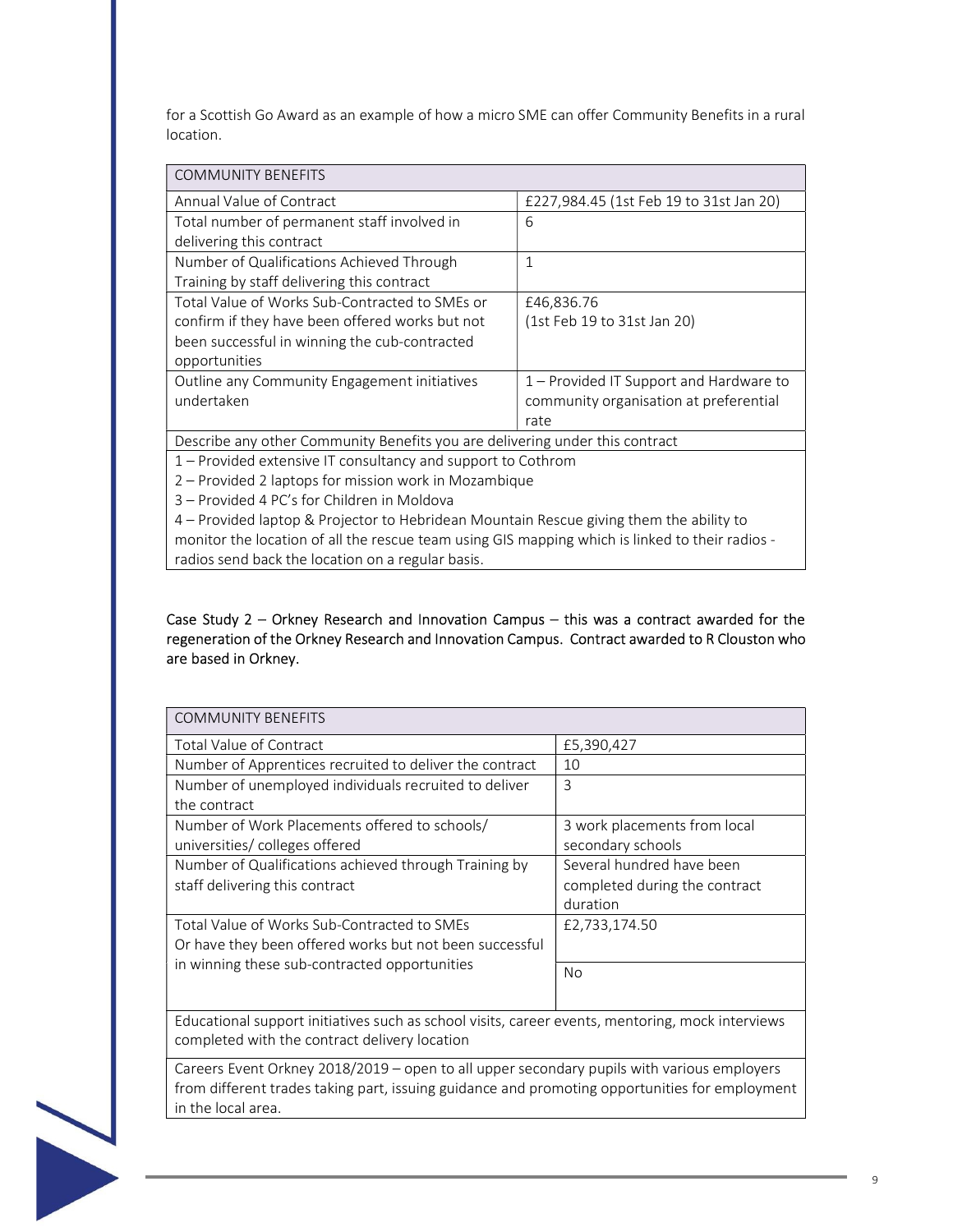Mock interview initiative – students from 2 local secondary schools attended at an organised event. Mock interviews were carried out by our Managing Director to give students an opportunity to gain experience in an interview setting.

Participation and co-operation with Developing Young Workforce Orkney initiative – attendance at organised career events to encourage young people into the local workforce. Student placements are arranged through this initiative and 3 secondary pupils have gained invaluable work experience on site.

A site visit of the project was arranged for upper secondary pupils. 5 pupils were given a guided tour of the construction site to encourage consideration of apprenticeships in the construction industry and to encourage growth of the local workforce. It was shown how the supply chain of the development benefits the community as a whole and how many small enterprises can come together and benefit from one project through sub-contracting.

Outline any Community Engagement initiatives undertaken:

Much of the community engagement is through the school and Developing Young Workforce Orkney as outlined above.

There have been public guided tours throughout the construction phases to date. Local Councillors were given a tour and invited to put forward any questions from their constituents. There was a public open day upon completion of phase 1 & 2 of the project.

Describe any other Community Benefits you are delivering under this contract

Sponsorship of local sports teams and individuals; donations and trophies for youth sports; donations and prizes for varied local community organisations and charities; sponsorship of adverts and brochures for local projects and groups. Donations/sponsorship, to include subcontractors' contributions, throughout this project totals £13,000 to date.

As a member of Orkney Construction Training Group we participated in the making of a short film called "Moving On" which is aimed at the importance apprenticeship roles play in the local construction industry and outlines the benefits to the community of local young people engaging in Apprenticeships.

Scottish Apprenticeship Week 2020 saw our local MP carry out a site visit to meet with some of our current Apprentices to hear how their apprenticeship, with work-based learning within our firm, has helped them enhance their skills for future careers.

These events are to help raise awareness of the importance of apprenticeships both to local employers and the future of our young people. As a Company we are able to offer apprenticeships in Joinery, Painting & Decorating and Masonary and it is through events such as this that we can raise awareness of the variety of options that are available.

Case Study 3 - R Sleigh – They have won four landscaping contracts in the Inner Moray Firth, Moray, and Lochaber, Skye and Wester Ross and Argyll and the Islands.

| <b>COMMUNITY BENEFITS</b>                                               |                                                                                                            |  |  |
|-------------------------------------------------------------------------|------------------------------------------------------------------------------------------------------------|--|--|
| Annual Value of Contracts                                               | HIE Argyll - £20,909.03<br>HIE Inner Moray - £53,362.06<br>HIE Moray - £76,636.35<br>HIE Skye - £10,898.12 |  |  |
| Total number of permanent staff involved in delivering this<br>contract | 20                                                                                                         |  |  |
| Number of Apprentices recruited to deliver the contract                 |                                                                                                            |  |  |
| Number of unemployed individuals recruited to deliver the<br>contract   | 3                                                                                                          |  |  |

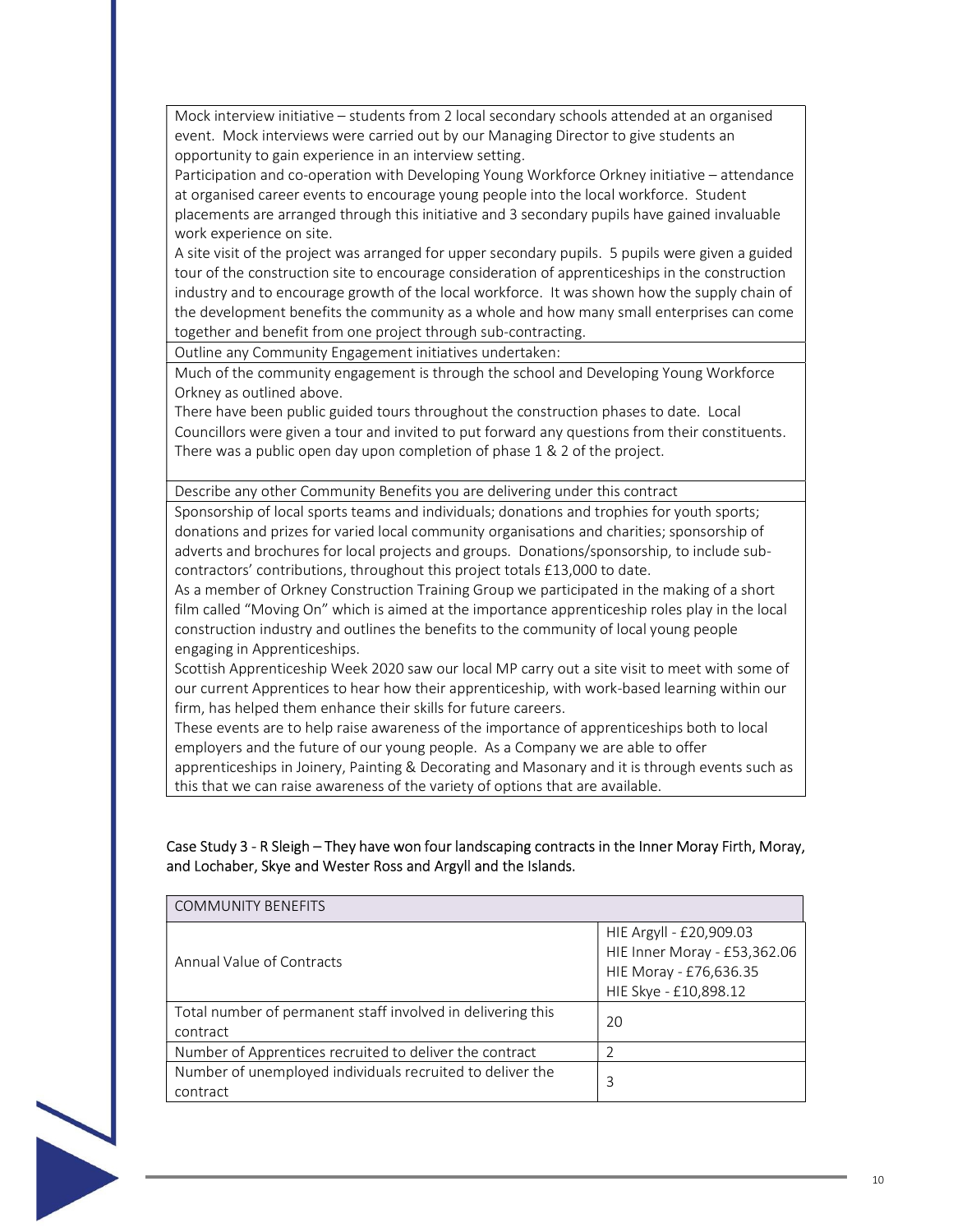| Number of Qualifications Achieved Through Training by staff                                                                                                      | 6 trailer licences, 3 spraying                           |
|------------------------------------------------------------------------------------------------------------------------------------------------------------------|----------------------------------------------------------|
| delivering this contract                                                                                                                                         | tickets, 2 PASMA tickets                                 |
| Total Value of Works Sub-Contracted to SMEs or confirm if they<br>have been offered works but not been successful in winning the<br>sub-contracted opportunities | Gritting sub-contracted in<br>Skye - total value £4,000. |

Educational support initiatives such as school visits, career events, mentoring, mock interviews completed with the contract delivery location

Provided support to Janitorial Staff at Millbank Primary, Nairn on the ongoing management and maintenance of the joint projects delivered.

Set up an educational opportunity with Inverness UHI for an employee looking to broaden his career opportunities out with the scope of the business. The business enabled the opportunity working with the college and other business partners. The employee decided not to take advantage of the opportunity, but the exercise provided a template and contacts to develop a similar opportunity for a deserving recipient in the future

Following on from our successful partnership with the SERI Program managed by Highland Council we are in talks to develop further work opportunities and work placements for students and young persons attempting to gain entry into the workplace. We were also able to identify the potential to employ or further support candidates who have successfully participated in the Councils own development program but who the council are unable to offer future employment or development. This year we will be looking to develop a similar relationship in Moray.

Outline any Community Engagement initiatives undertaken

Worked with Parent Councils at both Milbank Primary School in Nairn and North Kessock Primary School to provide improved Sports, Play and Garden areas. These projects were jointly funded to enable the projects to go ahead with the limited resources available. The business either heavily discounted, provided at cost or donated free of charge work, labour and material. This enabled a football field at north Kessock and play and garden areas at Milbank to the benefit of the school, pupils and local community.

Donated shrubs for Broadford and Strath Community Group to support one of their initiatives on Skye.

Supported Forres Bluefins swimming club – funding medals for annual gala.

Supported Nairnshire Agricultural Show – sponsoring prize money and rosettes for horse section and supported Annual Show Dinner

Creating a vegetable garden area at HIE Moray for no charge which will be managed as a workplace initiative.

Our MD participates in a number of voluntary initiatives including the Board of Cantraybridge College, the Nairnshire Agricultural Show Committee, Chair of the Highland Machinery Ring and until recently sat on the Children's Panel in the Highland Area

## All other contracts and suppliers

In addition to the above contracts, our suppliers delivering all of the remainder of our contracts have amongst other things have employed eighteen people who were unemployed gained employment to deliver these contracts. They have sub-contracted in the region of 285k to SME's. They have offered educational initiatives – pro bono community work, info sessions delivered for schools/community groups/universities. Work placements for school and university students. Offering community groups support for example free IT support to community groups/workshops held/STEM events undertaken and fundraising work delivered across the region.



## SECTION 4 – SUPPORTED BUSINESSES SUMMARY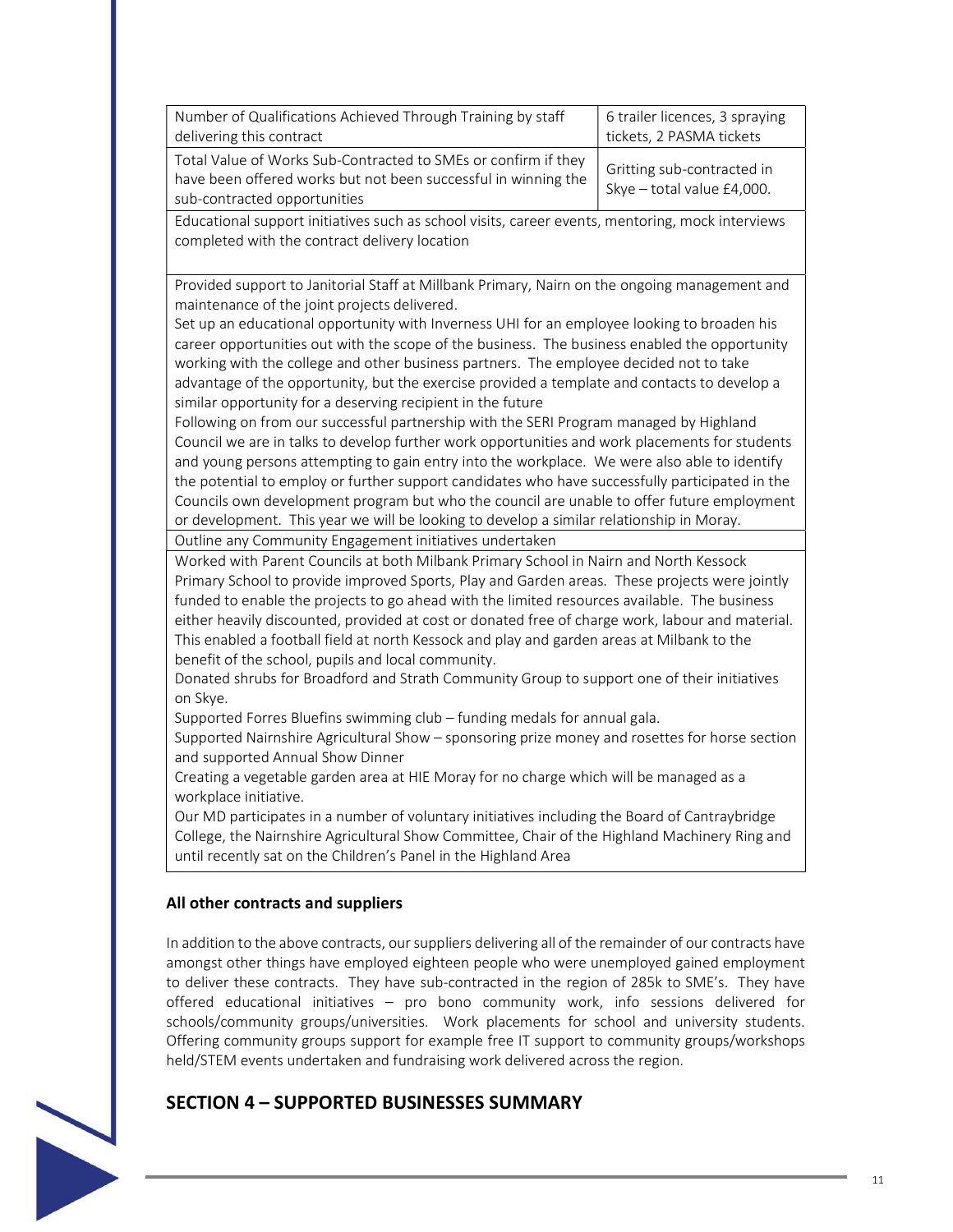A supported business' primary aim is the social and professional integration of disabled or disadvantaged persons. At least 30 per cent of the employees of those businesses should be disabled or disadvantaged.

We have tried to identify and engage with any local companies with the potential to be classified as a supported business to try and identify opportunities to increase our spend in this area.

We have been raising awareness of Supported Businesses internally and have published internal guidance documents on the intranet to try and help identify possible Supported Business within our area.

We do encourage consideration of Supported Businesses before we tender to allow us to consider ring-fencing contracts for Supported Businesses.

We have updated our tender documents with relevant information around Supported Businesses to encourage suppliers to sub-contract to them, where possible, and report this back to HIE on an annual basis.

We submit quarterly returns identifying work we are carrying out to try and increase our spend figure with Supported Businesses. Between April 2019 and March 2020 we have spent approximately £1280 with Supported Businesses and will continue to keep this high on our agenda and look for further opportunities to increase this figure. The spend was made up from orders placed for the likes of catering and the disposal of old laptops.

## SECTION 5 – FUTURE REGULATED PROCUREMENTS SUMMARY

As part of the Reporting requirement we must produce a summary of planned procurement activity over the next 24 months. This list is indicative and timescales are estimated and as such some activity may never happen as priorities change, some activity may happen before the dates identified, and all contracts and frameworks will be over £50k. Some of these may be awarded through existing framework agreements and the budgets and scope of the projects has, in a lot of cases, not been agreed or approved internally yet. Our response to COVID19 may also influence what contracts and projects are taken forward and the list below is subject to change as our response to the pandemic evolves.

| Subject Matter                                                                    | New requirement/<br>relet of existing<br>services | Estimated date for contract<br>notice and intended start date |
|-----------------------------------------------------------------------------------|---------------------------------------------------|---------------------------------------------------------------|
| Accountants certificates                                                          | new                                               | 2020                                                          |
| Cyber security advice                                                             | re-let                                            | 2020                                                          |
| <b>Financial Director Framework</b>                                               | new                                               | 2020                                                          |
| Financial Training for non<br><b>Financial Directors</b>                          | new                                               | 2020                                                          |
| Specialist Advice Framework                                                       | re-let                                            | 2020                                                          |
| Management & Design of<br>Pavilion at All Energy<br>Exhibition & Conference Event | re-let                                            | 2020                                                          |

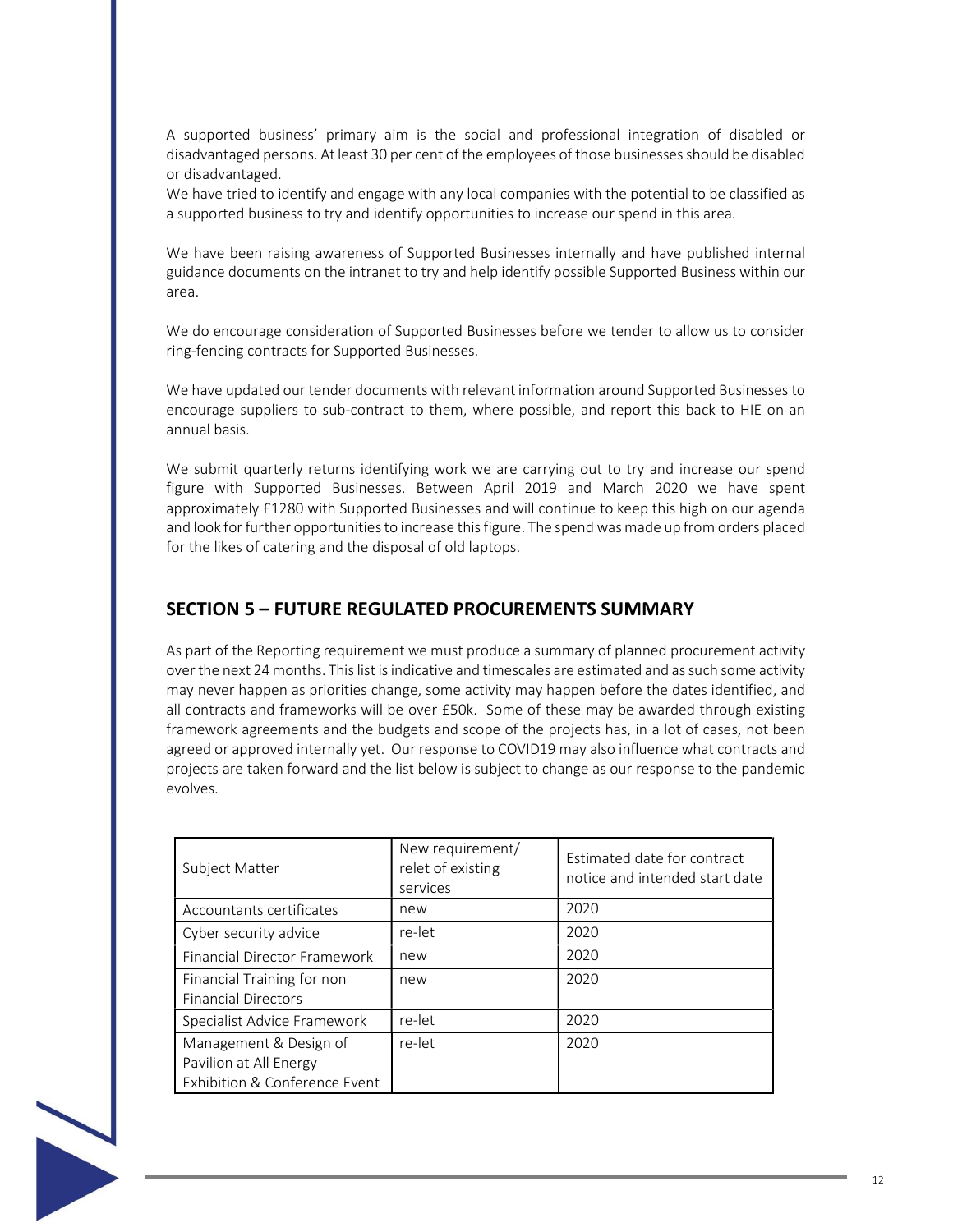| Management of HIE Photo<br>Library and Commissioning of<br>Photographers       | re-let | 2020 |
|--------------------------------------------------------------------------------|--------|------|
| Science Skills Academy goods                                                   | new    | 2020 |
| Supply of Natural Gas                                                          | re-let | 2020 |
| Visit Orkney website                                                           | new    | 2020 |
| Website hosting                                                                | re-let | 2020 |
| Young people on Boards                                                         | new    | 2020 |
| ScotGrad website                                                               | new    | 2020 |
| User research framework<br>agreement                                           | new    | 2020 |
| <b>Energy Market Regulatory</b><br>Advice Contract                             | re-let | 2020 |
| Innovation Knowledge<br>Exchange activities                                    | new    | 2020 |
| Landscaping Services various                                                   | re-let | 2020 |
| Life Sciences and Technology<br>Pathfinder Accelerator                         | re-let | 2020 |
| Open4Business Supply Chain<br>Project                                          | re-let | 2020 |
| Supply of Electricity                                                          | re-let | 2020 |
| Accountancy/Finance                                                            | re-let | 2020 |
| Audit of HIE subsidiaries                                                      | re-let | 2020 |
| Legal services                                                                 | re-let | 2020 |
| Loan Management System                                                         | new    | 2020 |
| Marketing & PR Services<br>Framework                                           | re-let | 2020 |
| UHI/HIE New Build - works                                                      | new    | 2020 |
| Digital Highlands and Islands<br>Technical support                             | re-let | 2021 |
| City Deal - Food and drink<br>Centre FM and events<br>coordinator/organiser    | new    | 2021 |
| City Deal - Food and drink<br>technology centre (TechHub)                      | new    | 2021 |
| City Deal - Next Generation<br>Programme                                       | new    | 2021 |
| <b>Pension Trustee</b>                                                         | new    | 2021 |
| Marketing Services -<br>Copywriting                                            | re-let | 2021 |
| Off-site Records Storage &<br>Retrieval Services                               | re-let | 2021 |
| Orkney stand management                                                        | re-let | 2021 |
| <b>Support for Communities</b><br>Framework Lot 1 Inner Moray<br>Firth & Moray | re-let | 2021 |

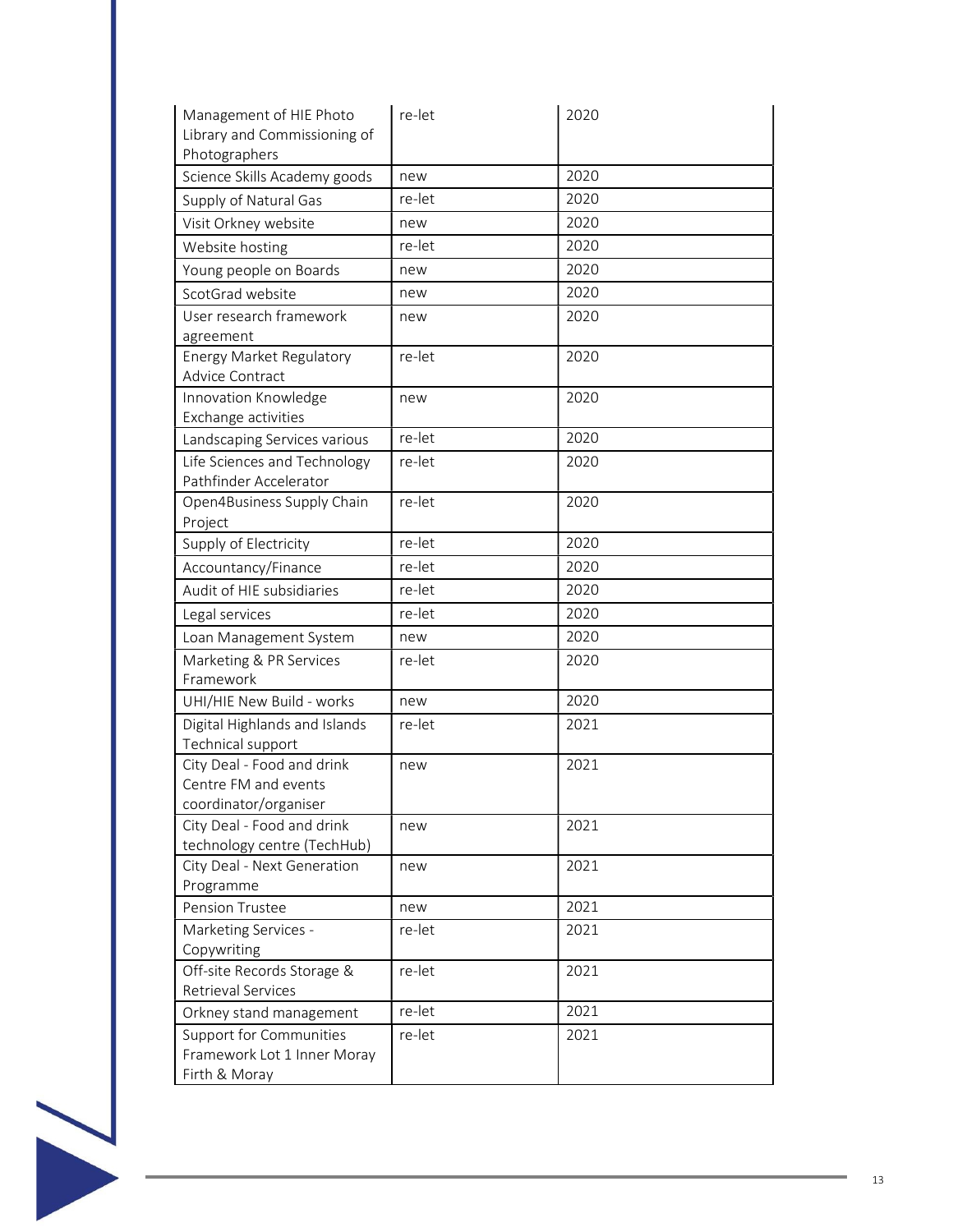| <b>Support for Communities</b><br>Framework Lot 2 Argyll                                                 | re-let | 2021 |
|----------------------------------------------------------------------------------------------------------|--------|------|
| <b>Support for Communities</b><br>Framework Lot 3 - Innse Gall                                           | re-let | 2021 |
| <b>Support for Communities</b><br>Framework Lot 4 - Orkney,<br>Shetland and Caithness &<br>Sutherland    | re-let | 2021 |
| <b>Support for Communities</b><br>Framework Lot 5 - Lochaber,<br>Skye & Wester Ross                      | re-let | 2021 |
| Sustainable Tourism<br>Development for Communities                                                       | re-let | 2021 |
| Board Healthcheck, Skills and<br>Training                                                                | re-let | 2021 |
| ICOA Landscape Supervisory<br>services                                                                   | re-let | 2021 |
| Innovate Your Business                                                                                   | re-let | 2021 |
| Insurance Services -                                                                                     | re-let | 2021 |
| Coding Academy                                                                                           | re-let | 2021 |
| ICOA Landscape Maintenance<br>services                                                                   | re-let | 2021 |
| Marketing Services - Film                                                                                | re-let | 2021 |
| Property Managing Agent                                                                                  | re-let | 2021 |
| Research Appraisal and<br>Support Framework - Project<br>Development, Appraisal,<br>Delivery and Review  | re-let | 2021 |
| Research Appraisal and<br>Support Framework - Research                                                   | re-let | 2021 |
| Support Network for Social<br>Entrepreneurs Design &<br>Establishment of Social<br>Entrepreneurship Hubs | re-let | 2021 |
| 30 under 30 - Support for<br>Young Entrepreneurs                                                         | re-let | 2022 |
| Catering Services at An<br>Lochran, Inverness Campus                                                     | re-let | 2022 |
| Highland Food and Drink<br>Innovation Network - Phase 1                                                  | re-let | 2022 |
| <b>STEM Education Rooms</b>                                                                              | re-let | 2022 |
| XpoNorth Digital                                                                                         | re-let | 2022 |
| <b>Business Transformation</b><br>Delivery Partner                                                       | re-let | 2022 |
| <b>ICOA Security Services</b>                                                                            | re-let | 2022 |
| Leadership Programme Lot 1<br>Emerging Leaders/Leadership<br>for Growth                                  | re-let | 2022 |
|                                                                                                          |        |      |